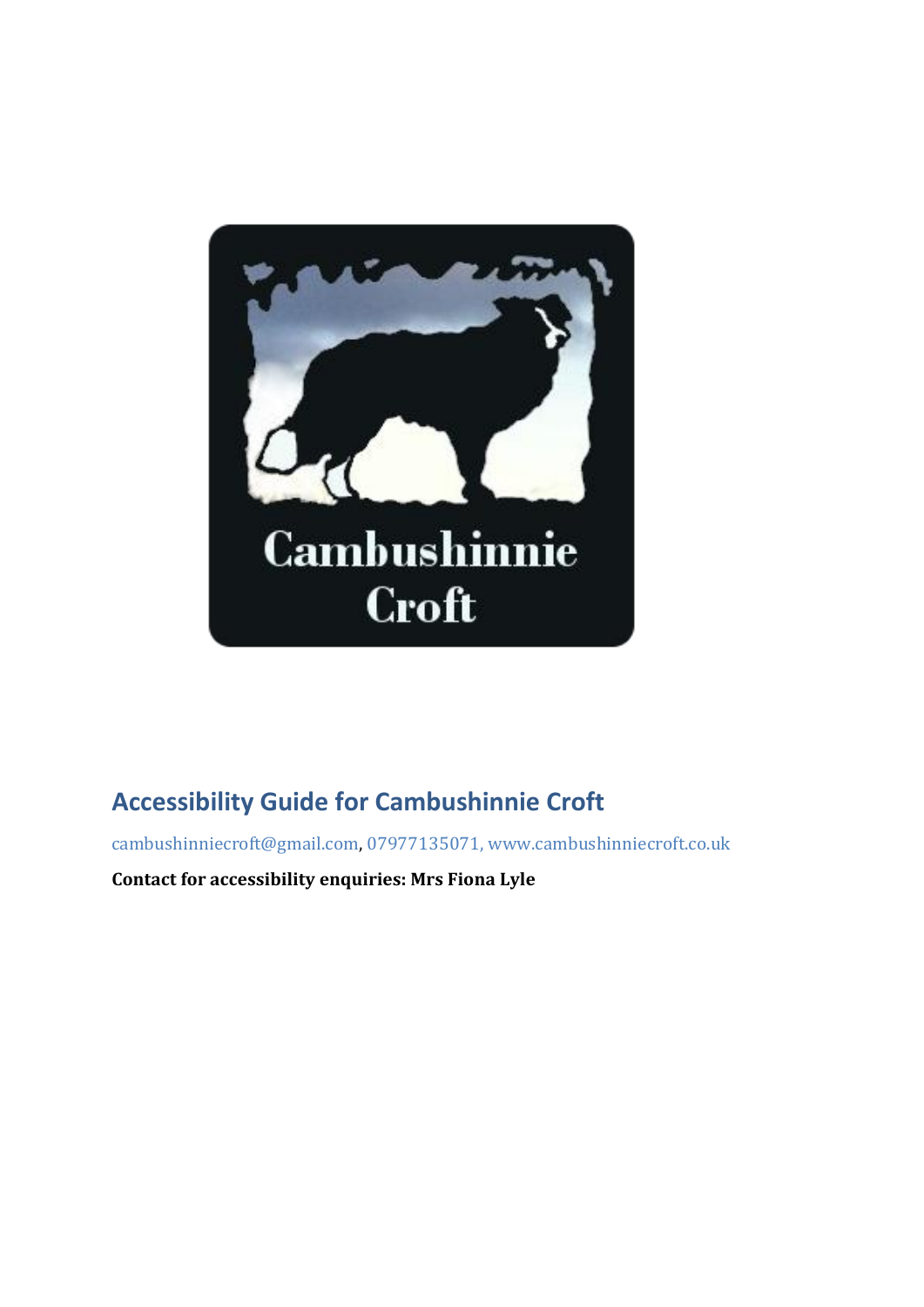

### **Welcome**

Welcome to our spacious modern house on our working family farm in central Scotland.

Accessible for young & Old.

Families and pets welcome.

Free wifi & Hottub

Ideal location for exploring Scotlands site and cities or for relaxing.

Short breaks welcomed

### **At a Glance**

# **Level Access**

- The main entrance has level access with a ramp. The ramp is permanent.
- There is level access from the main entrance to:
	- Bedroom: One downstaires accessible king/twin bedroom with ensuite wetroom
	- Sitting room
	- Dining area
	- House garden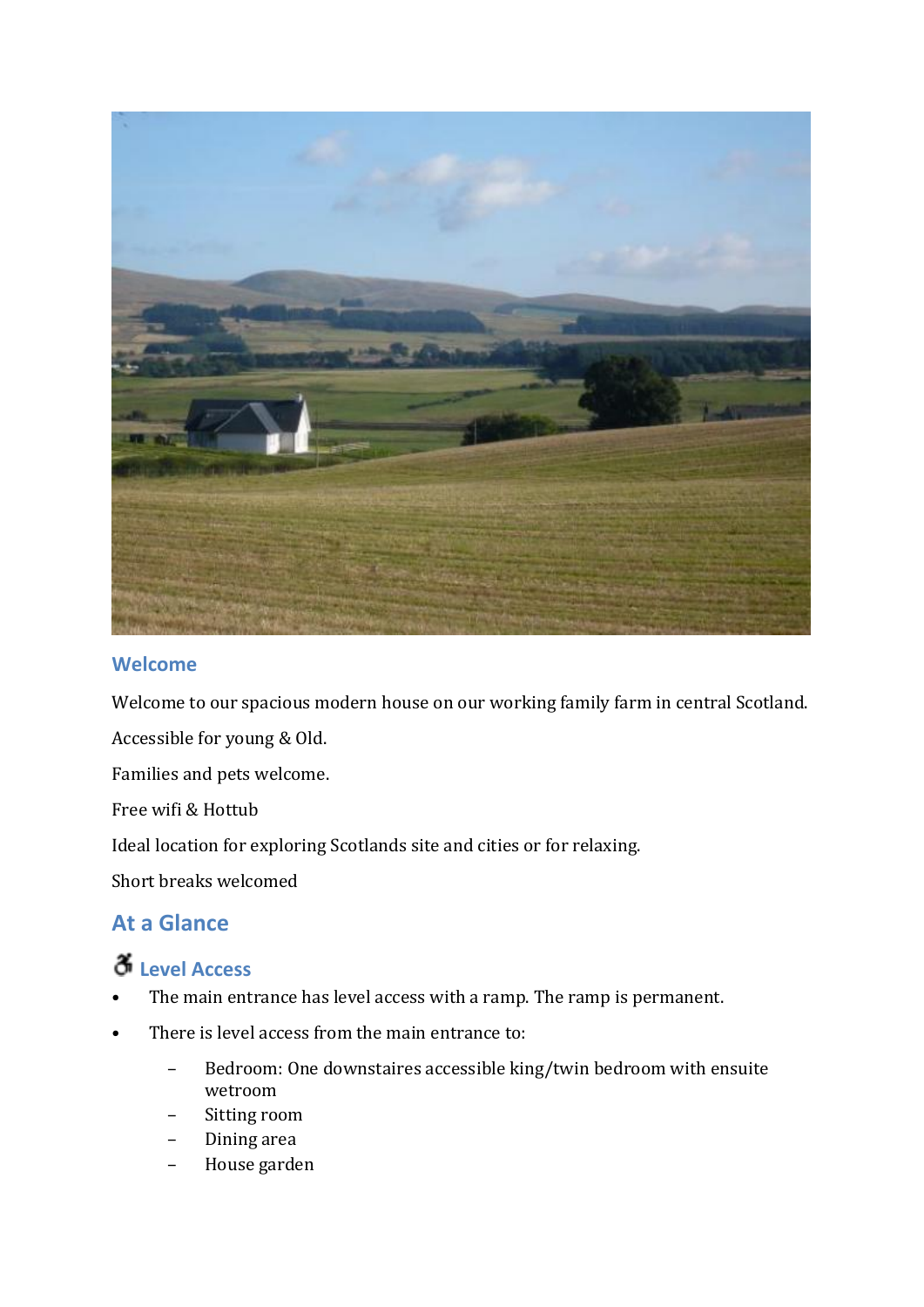– Large grassed Garden,fenced and gated

## **Bedrooms**

- We have non-allergic bedding.
- We have a portable hoist.

## **Level access bedrooms**

- The route to the bedroom is 750mm wide, or more.
- The bedroom door is 750mm wide, or more.
- There is unobstructed floor space 1200mm by 900mm, or more.
- The bathroom has a level access shower.

# **Hearing**

The (bedroom) TVs have subtitles.

# **General**

- Staff are available 24 hours a day.
- We have emergency evacuation procedures for disabled visitors.

### **Getting here**

Cambushinnie Croft, Mid Cambushinnie Farm Cromlix Dunblane Perthshire FK15 9JU

## **Travel by public transport**

- You can get to Cambushinnie Croft by train.
- The nearest train station is Dunblane. The train station is 4.5 miles / 7.2 km from Cambushinnie Croft.
- Main line Trains to Edinburgh, Glasgow and Perth all have connections to our nearby stations.
	- of Stirling,Dunblane or Gleneagles.
- You can get a taxi with Moores by calling 017868248888.The taxi company has a wheelchair accessible vehicle.

# **Parking**

- We have a car park. The parking is less than 50 metres from the main entrance. Parking is free.
- There is a drop-off point at the main entrance. The drop-off point does not have a dropped kerb.
- From the car park to the entrance, there is level access. There is a permanent ramp.
- The route is 0mm wide, or more.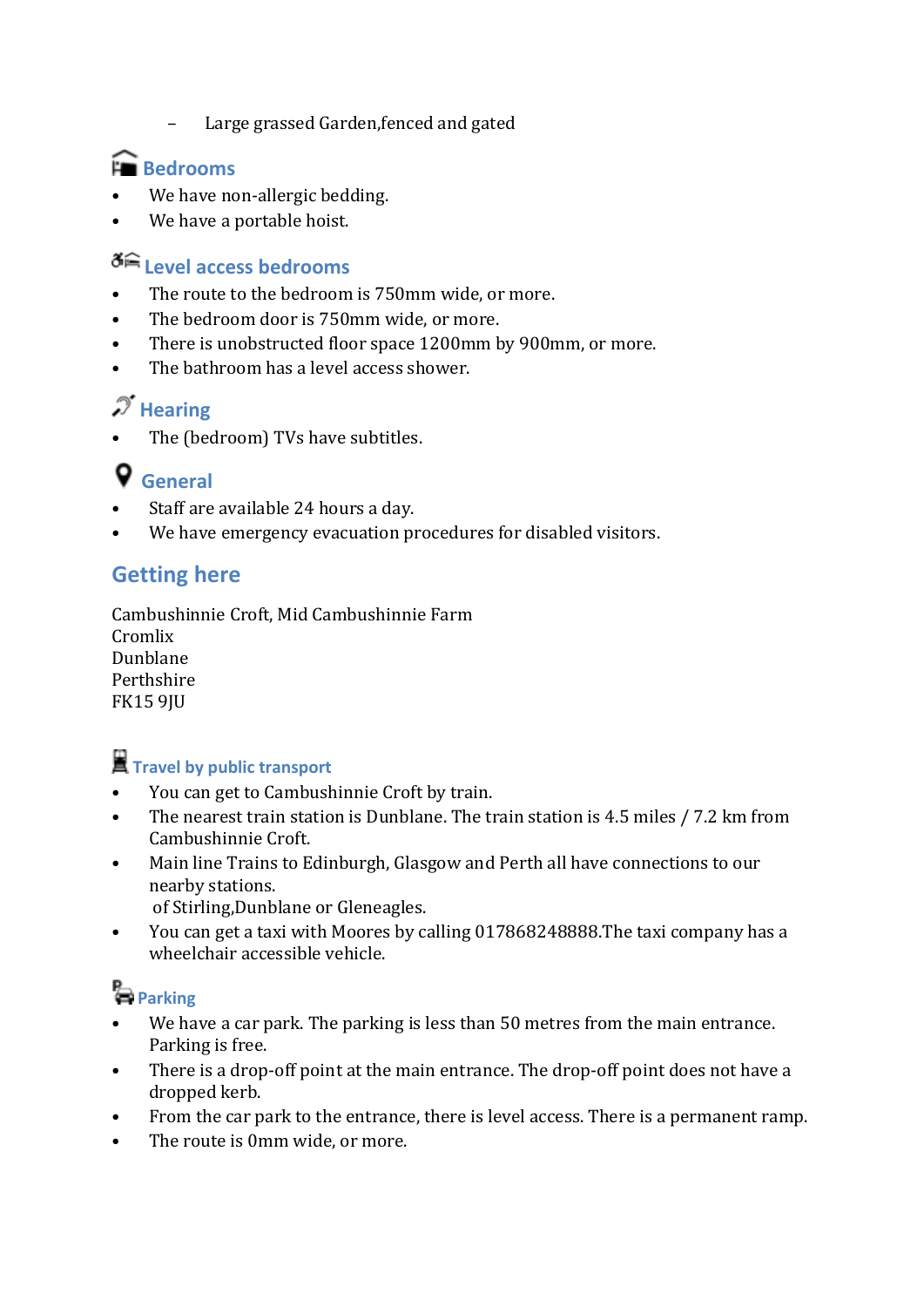• We have a transport service, to take visitors from the car park to the main entrance.Large tarmaced driveway and turning area with access to house front & back doors via 2 steps & a permanent ramp.





### **Arrival**

# **Path to main entrance**

- From the street to the main entrance, there is level access.
- There is a permanent ramp.
- The path is 4000mm wide, or more.
- The path is sloped.

### **Main entrance**

- The main entrance has level access.
- There is a permanent ramp.
- The main door is side hung and manual.
- The door is 800mm wide.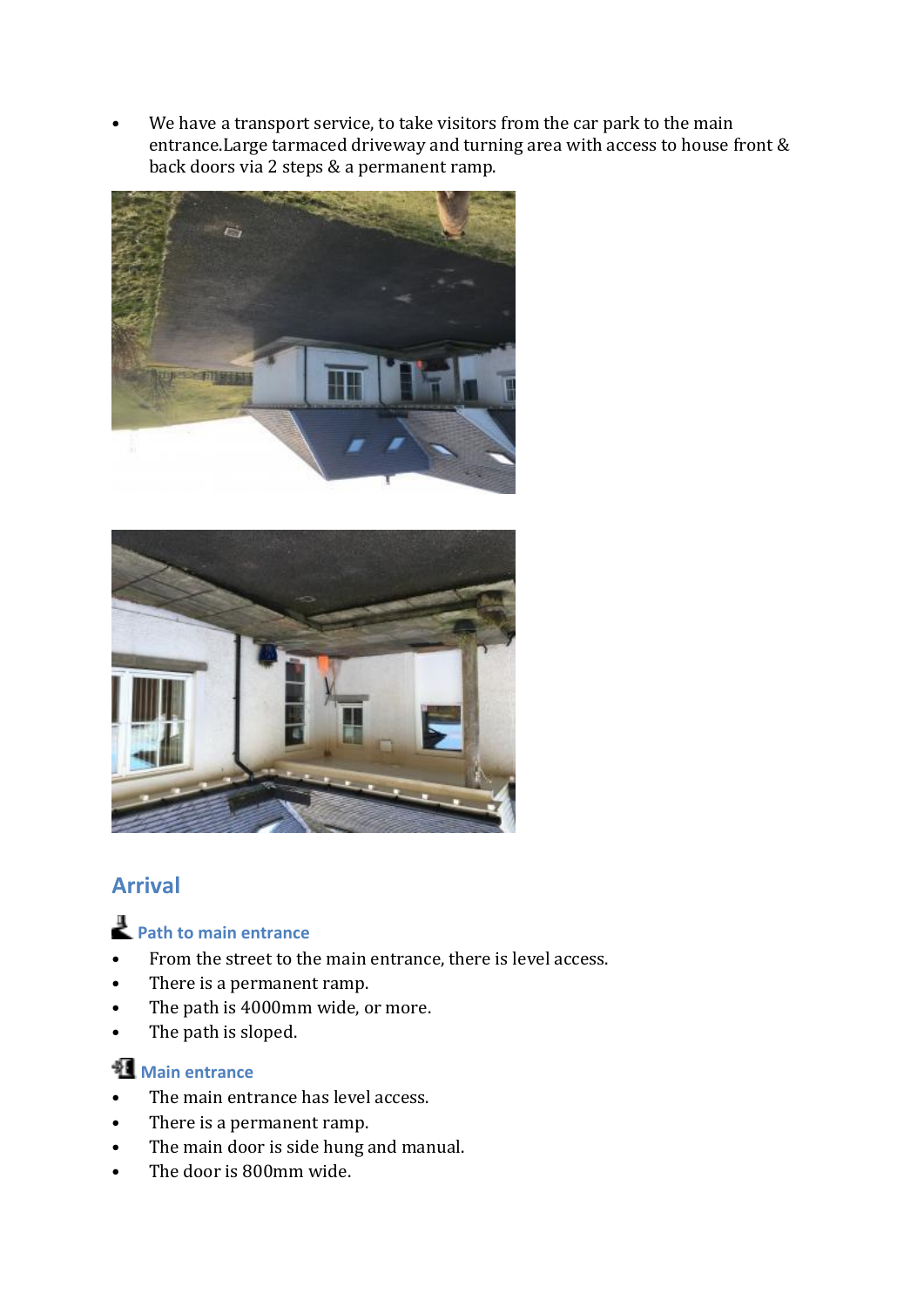- When you arrive, we can help carry your luggage.
- We live on site and are available to offer assistance.



Parking /turning area beside ramp and entrance

## **Getting around inside**

### **Bedrooms**

- All bedrooms have windows.
- Bedrooms have ceiling lights, bedside lamps and natural daylight.
- Lights are energy saving.TVs have subtitles.
- All bedrooms are non-smoking.
- We have non-allergic bedding.
- Some bedrooms have fitted carpets.
- We only use eco friendly cleaning products and can provide details on request.
- We can move the bedroom furniture, to improve accessibility.
- We have bed blocks.
- We have a portable hoist.



Kitchen to dining area with riased table to accomodate a wheel chair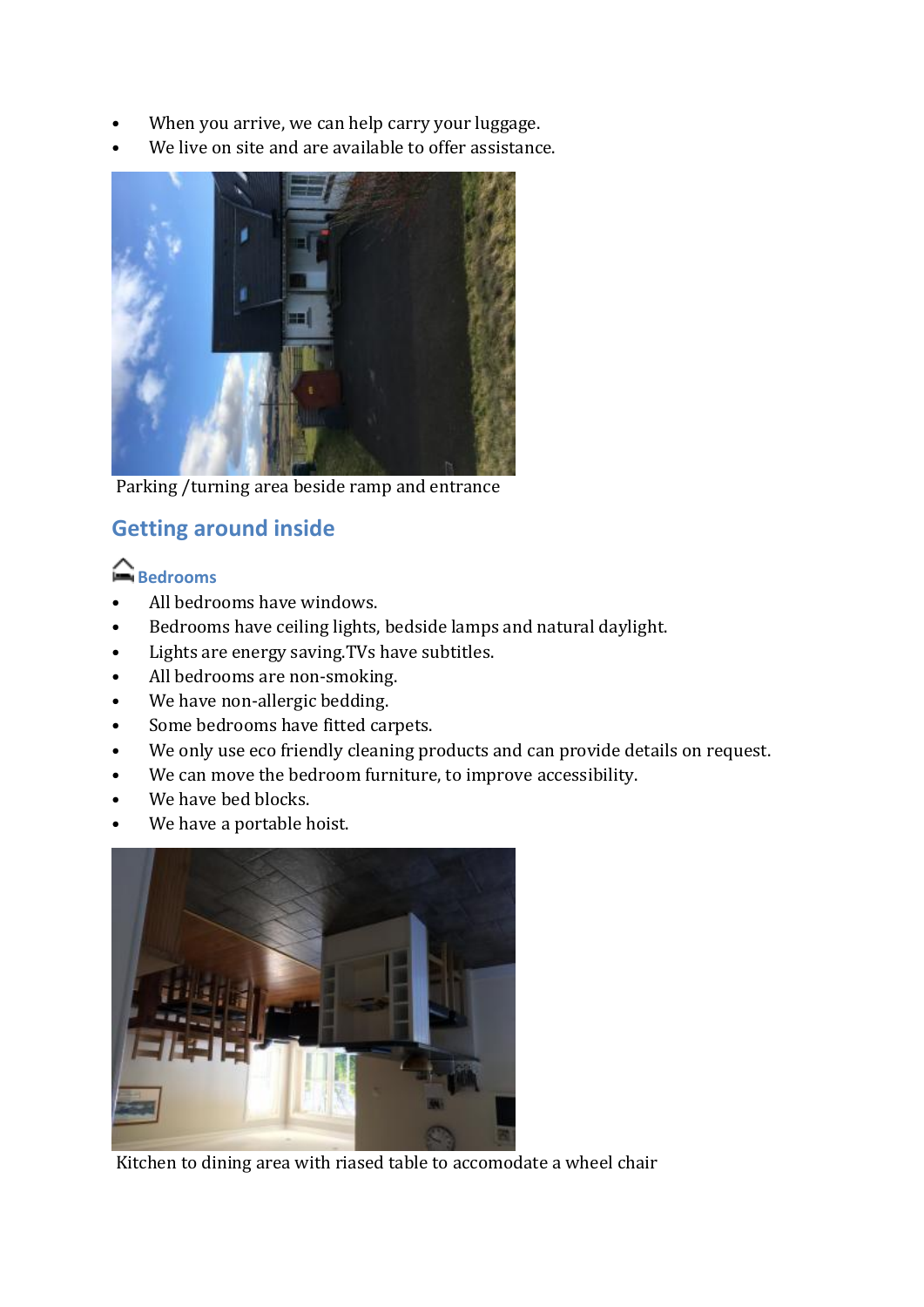

double doors open from dining area to hall and accesible bedroom ahead

## **Accessible bedrooms**

### **Accessible bedroom One downstaires accessible king/twin bedroom with ensuite wetroom**

- The route to the bedroom is 800mm wide, or more.The bedroom door is 800mm wide.There is 110mm at the side of the bed.The bed is 57mm high.There is 17mm under the bed.
- There is a low clothes rail. You can use the rail sitting down.
- The bedroom is flexible (either double or twin).The bathroom is ensuite.The bathroom door is 800mm wide.
- The bathroom has a separate shower.The shower has a seat.The shower has a handrail.
- The bathroom has a level access shower. There is a shower chair. The level access shower has handrails.
- The toilet has handrails.The direction of transfer is to the left.There is 133mm at the side of the toilet.
- There is 118mm in front of the toilet.The toilet seat is 48mm high.
- The basin is 72mm high. The taps are lever operated. There is space under the basin, with no pedestal.
- The walls and the bathroom fittings have high colour contrast.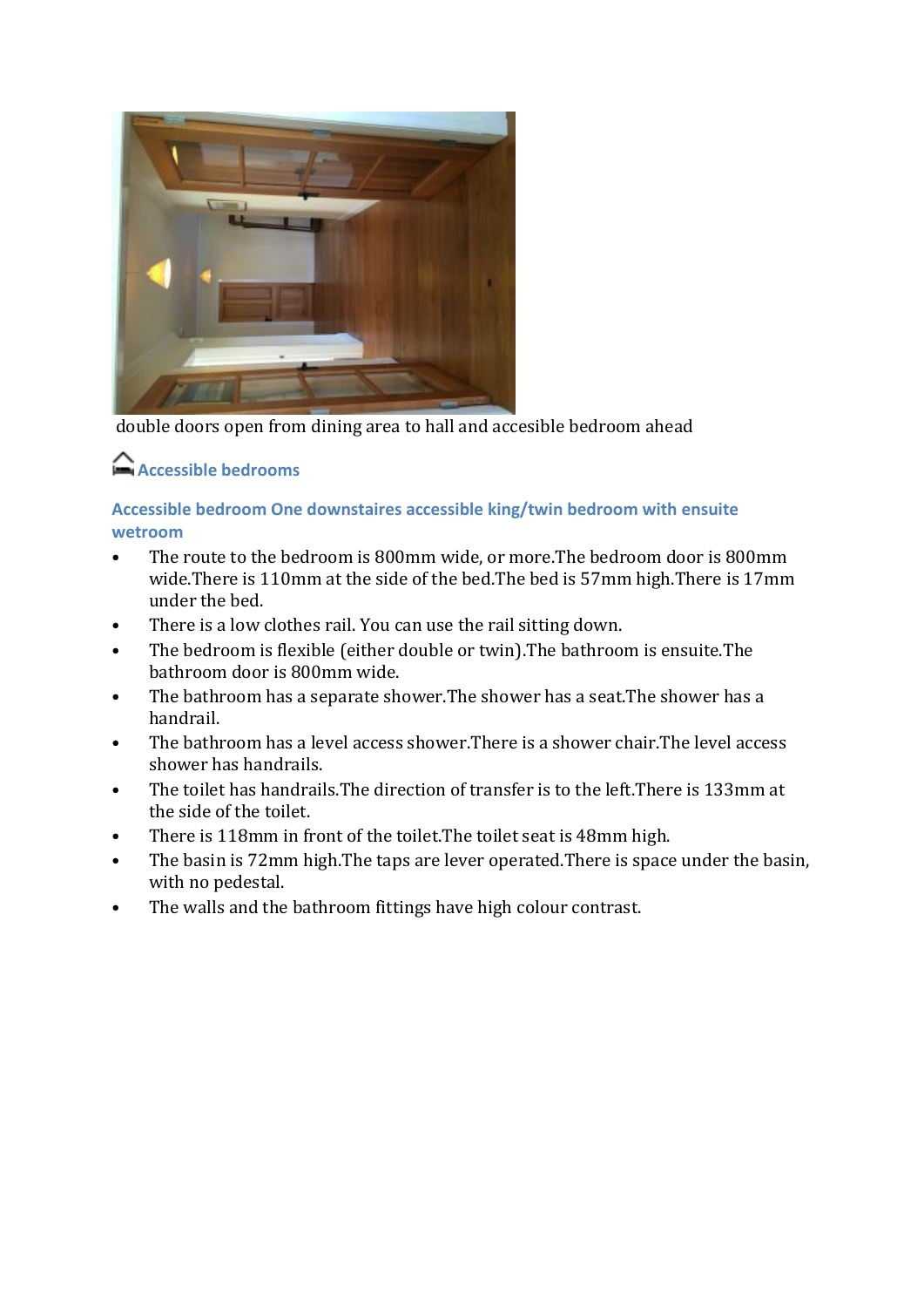

wetroom with adjustable shower head, choice of 2 shower chairs & grab rails



Raised toilet with grabrails, sink with lever taps and space underneath

# **Self catering kitchen**

- We have an open plan kitchen.
- From the main entrance to the kitchen, there is level access.
- The route is 800mm wide, or more.
- The door is 800mm wide.
- The table and plates have high colour contrast.

# **Lounge**

### **Sitting room**

• From the main entrance to the lounge, there is level access.The route is 800mm wide, or more.The door is 800mm wide.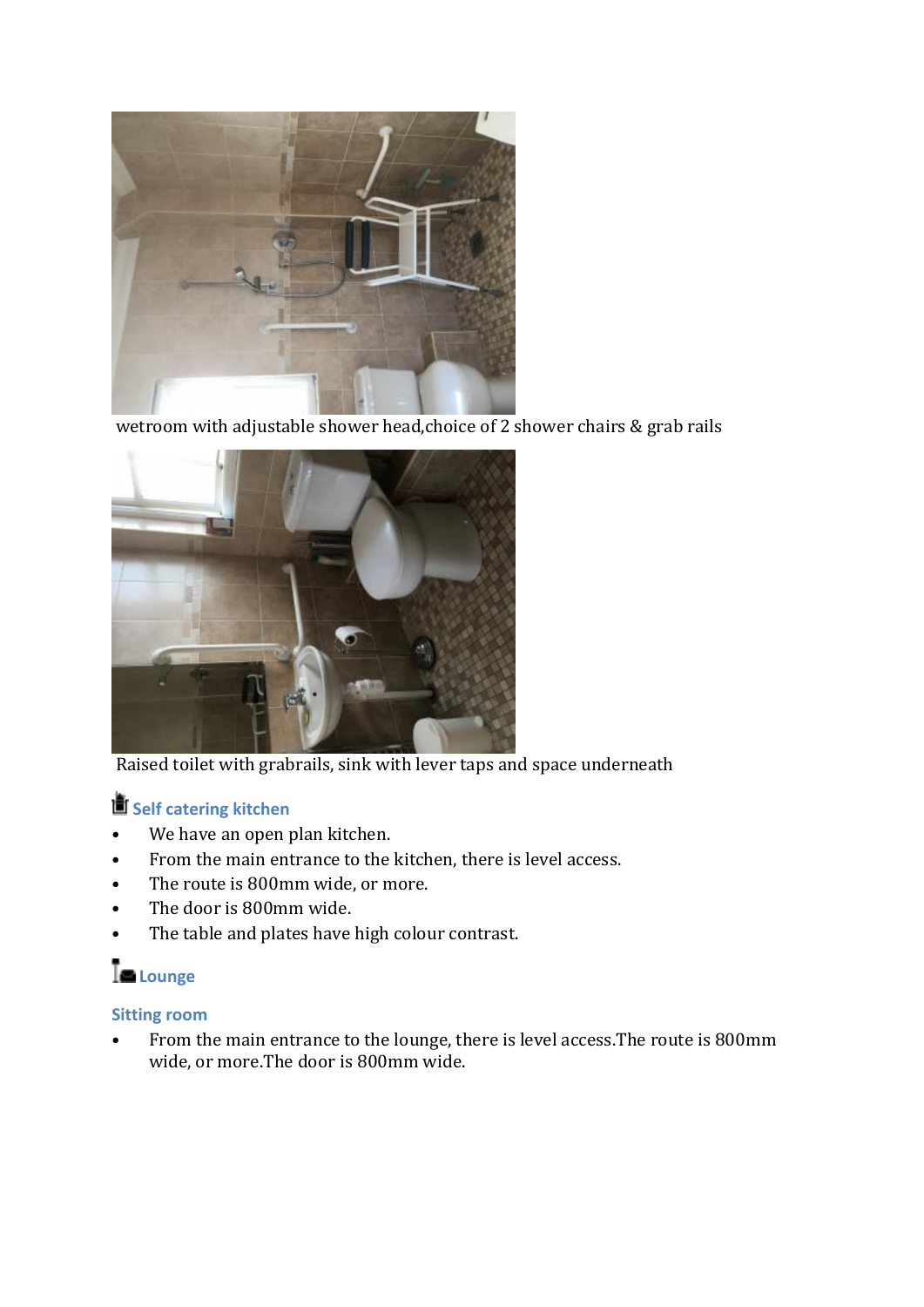

#### High backed chair

#### **Dining area**

- From the main entrance to this area, there is level access.The route is 800mm wide, or more.
- The door is 1400mm wide.
- Dining table ,660 mm from floor,low windows (620 mms) with views of garden and hills,

Door to small patio (750mms) 2 steps to garden

view from dining /kitchen to back garden ,fields and hills

### **Getting around outside**

#### **House garden**

- From the main entrance to the gardens, there is level access.
- There is a permanent ramp.
- The route is 900mm wide, or more.
- 900 wide paving goes all around the house with level access to grass lawn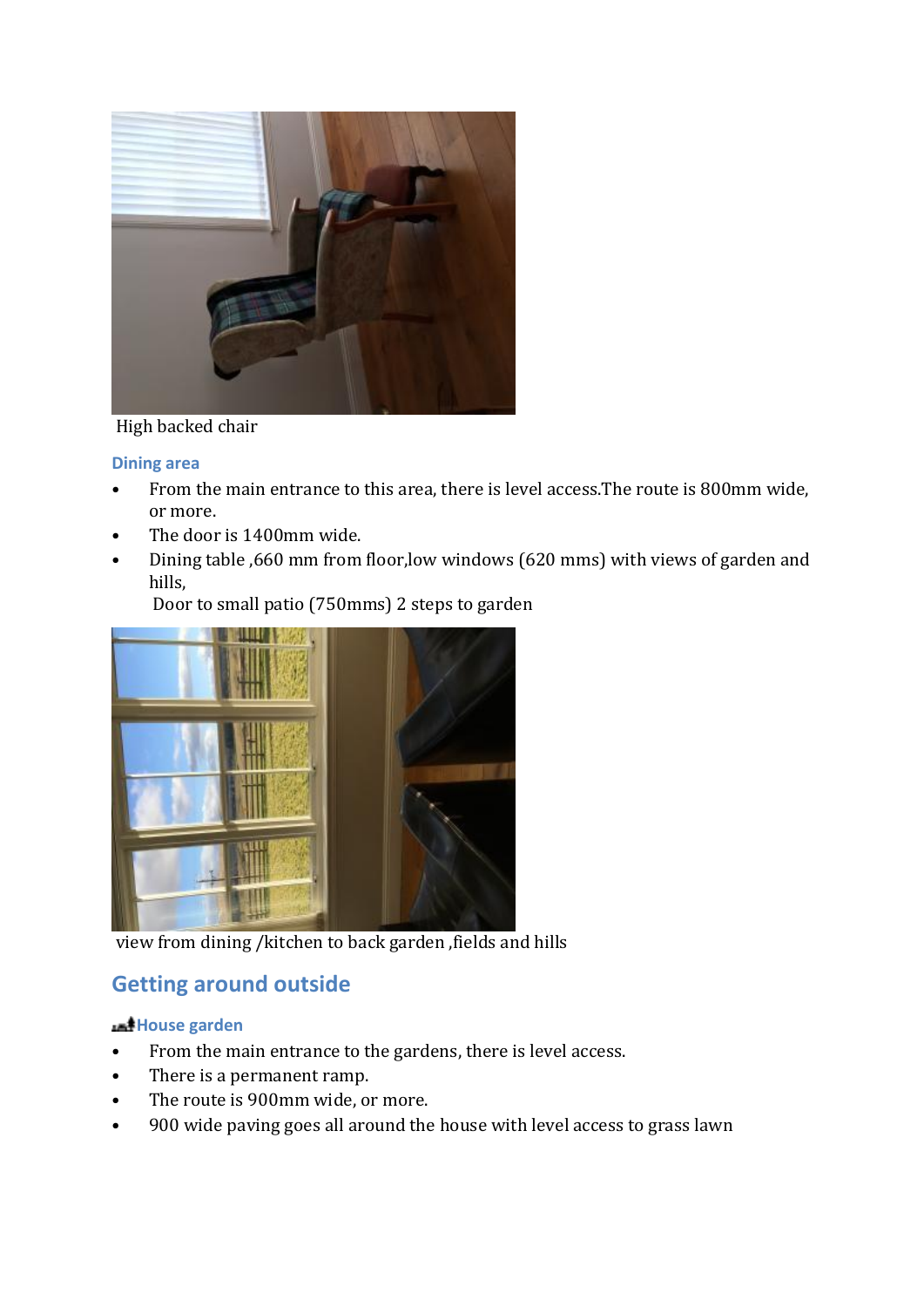

level slabbed path surrounds whole house

#### **Large grassed Garden,fenced and gated**

- From the main entrance to this area, there is level access.There is a permanent ramp.The route is 900mm wide, or more.The entrance is 900mm wide.
- Paved path around whole house beside grassed area. Also paved patio with out door seating,all on the level.

### **Customer care support**

#### **Accessibility equipment**

- We can provide details of local companies who hire out and deliver equipment. We are happy to take delivery of /store hired items as neccesary.
- We have a large garden where dogs may do the toilet providing owners pick up after them, also our own Dog walking field where the same applies
- We have an area to charge mobility scooters and battery powered wheelchairs.
- We have large sheds on the farm where vehicles can be re charged and/or stored.



Meet the neighbours !

• You can hire mobility equipment from Mobility Stirling by calling 01786 451163.